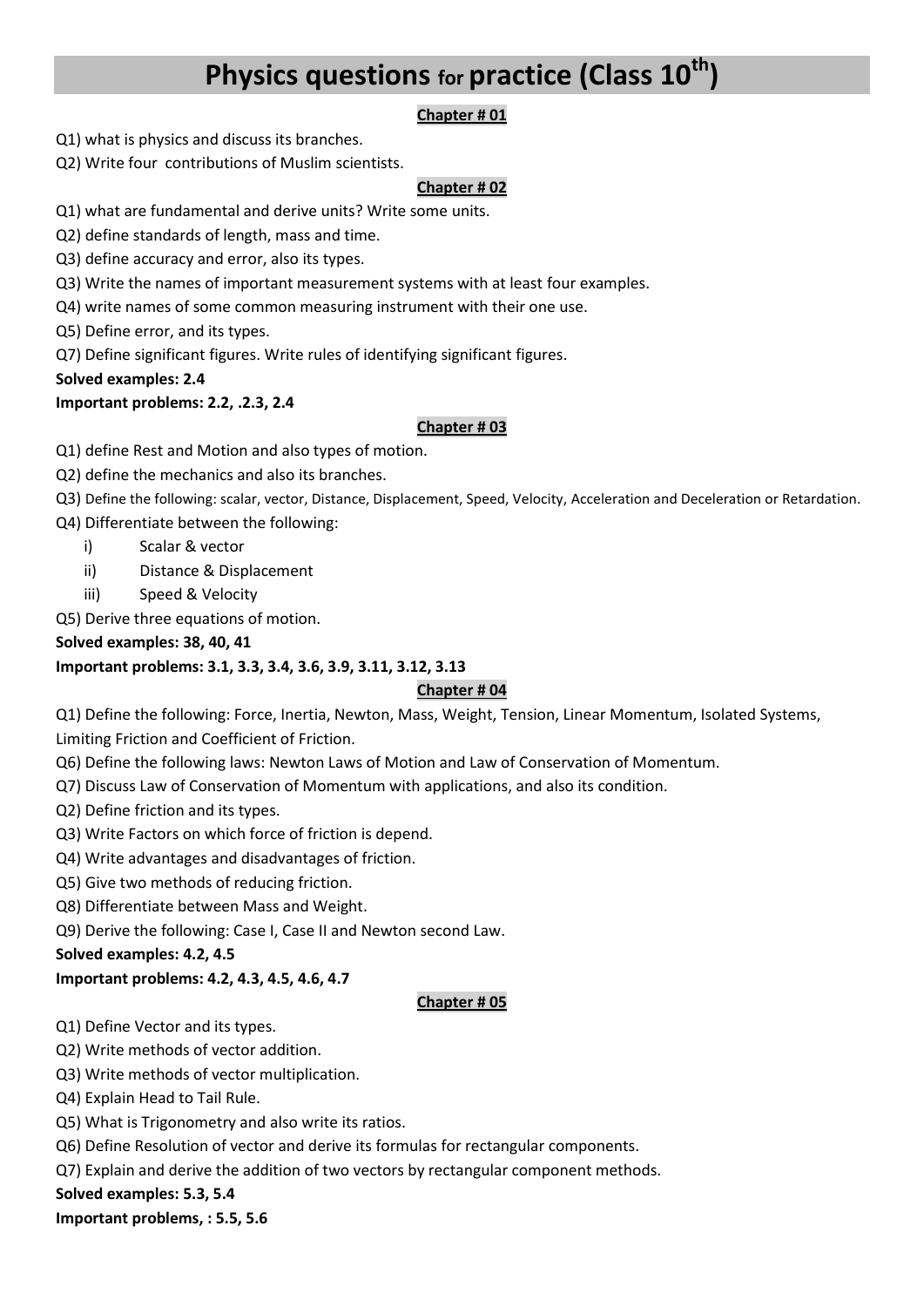#### **Chapter # 06**

Q1) Define parallel forces and its types.

- Q2) Define Torque or Moment of Force and write down its unit and formula.
- Q3) Define Equilibrium and its types.
- Q4) Write down the conditions of equilibrium.
- Q5) Describe three states of equilibrium.
- Q6) Define the following: Centre of Gravity, Couple and Coplanar Forces.
- Q7) Prove that moment of the couple is equal to the product of one of the forces and arm of couple.

#### **Solved examples: 6.6**

### **Important problems, : 6.4, 6.5, 6.6**

### **Chapter # 07**

Q1) Define the following: UCM, Centripetal acceleration, Centripetal Force, Centrifugal Force and One Radian.

- Q2) Discuss Banking of Road.
- Q3) What are the Conditions of UCM.
- Q4) Write Factors on which Centripetal Force depend.
- Q4) State, explain and derive the Law of Universal Gravitation.
- Q5) Determine the Universal Gravitational Constant (G).
- Q6) Evaluate the decrement in the value of 'g' with altitude.
- Q7) What are Artificial Satellites.
- Q8) Discuss orbital velocity and derive its formula.
- Q9) Differentiate between 'g' and 'G'.

## **Important problems, : 7.3, 7.4, 7.6, 7.7**

#### **Chapter # 08**

- Q1) Define Work, its two types and also its formula and unit.
- Q2) Define Power, its formula and unit.
- Q3) Define Energy and also the types of mechanical energy.
- Q4) Define the following: Joule and Watt.
- Q6) Discuss inter-conversion of kinetic and potential energy.
- Q7) Differentiate between the Kinetic and Potential energy.
- Q8) Derive the following: K.E., P.E. and P=F.v

### **Important problems,: 8.2, 8.3, 8.7, 8.8**

### **Chapter # 09**

Q1) Define the following terms: Machine, Effort, Load, Input, Output, M.A. and Efficiency.

- Q2) Why are we use machines.
- Q3) Discuss kinds of simple machine in detail.

**Solved examples: 9.3, 9.4** 

### **Important problems,: 9.1, 9.5, 9.6**

### **Chapter # 10**

Q1) Define the following: stress, strain, Elasticity, Elastic Limit, Pressure, atmospheric pressure, Surface Tension, buoyant force, viscosity, Co-efficient of viscosity, poise, up-thrust and Pascal.

- Q2) State the following: Hook's law for strain and stress, Pascal law and Archimedes principle.
- Q3) Write postulates of Kinetic molecular theory.
- Q4) Describe application of Pascal principle.
- Q5) Define steps of matter.
- Q6) Write differences between strain and stress
- Q7) Derive the following: Young Modulus, Pressure of liquid and gas and Dragging force.

### **Solved examples: 10.3, 10.5**

**Important problems,: 10.4, 10.5, 10.7, 10.8**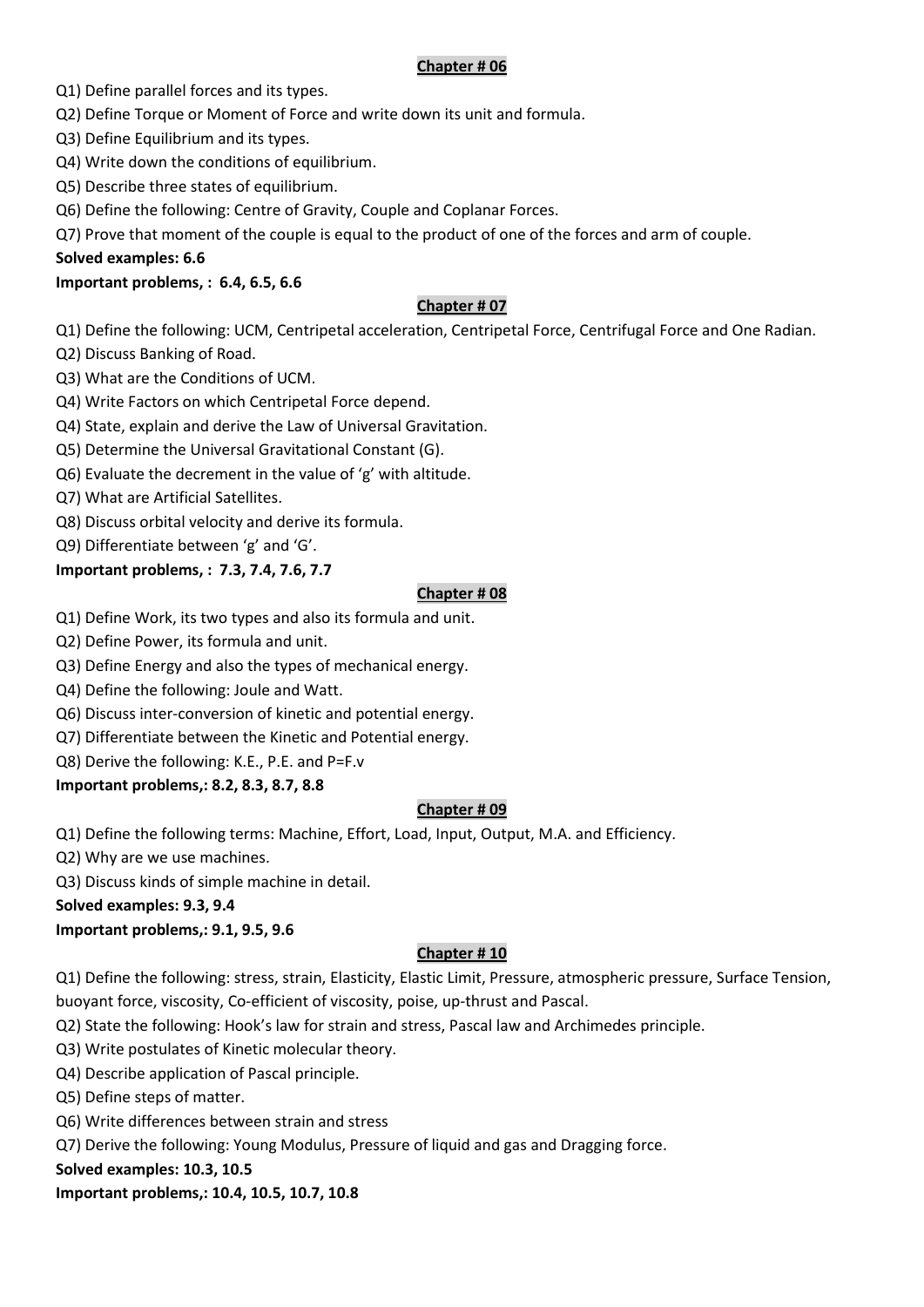## **Chapter # 11**

Q1) Define the following: Temperature, Heat, Specific Heat Capacity, Heat Capacity, Latent Heat, Latent Heat of fusion and Latent Heat of vaporization.

Q2) Define Thermal expansion and also its type.

Q3) Define Transmission of Heat and also its different modes.

Q4) Define bimetallic strip and its application in detailed.

Q5) Explain anomalous behavior of water.

Q6) State the following: boyle's law, Charles Law, Law of Heat Exchange and Laws of Fusion.

Q7) Write Difference between Heat and Temperature.

Q7) Derive the following: Linear thermal expansion, volumetric or cubical thermal expansion, **β=3α** and General Gas equation.

## **Solved examples: 11.3, 11.8, 11.11**

# **Important problems,: 11.1, 11.2, 11.6, 11.7, 11.9, 11.12**

## **Chapter # 12**

Q1) Define the following: Periodic Motion, Echo, Speed/Velocity of waves, Audible Frequency Range and Interference.

Q2) Define Simple and second Pendulum.

Q3) State Hook's law and also verify it using Simple Pendulum.

Q4) Define the Following Type of Waves: Longitudinal wave, Transverse, Standing, Traveling and Ultrasonic waves.

Q5) Discuss the following characteristics of wave: Frequency, Time period, Wave length, Amplitude, Node and Antinodes.

Q6) Describe the properties of sound.

Q7) Define the factors on which loudness of sound is depend.

Q8) Write the differences between the following: transverse and longitudinal, musical and Noise sound and constructive and destructive interference.

Q9) Write note on the following: Resonance, Beat , Propagation of sound and simple Harmonic Motion.

Q10) Derive the relation between wave speed and frequency.

# **Important problems,: 12.2, 12.3 12.5, 12.6, 12.7, 12.8**

# **Chapter # 13**

Q1) Define mirror and its type.

Q2) Describe the following terms: Center of Curvature, Radius of curvature, principle axis, pole , focal length, and magnification.

Q3) Discuss reflection of light and its type.

Q4) State laws of reflection

Q5) Discuss the formation of image by the following: plane, concave and convex mirror.

Q6) Write the characteristics of the following: plane, concave and convex mirror.

Q7) Write differences between the following; Real and virtual image and regular and irregular reflection.

Q8) Write four uses of spherical mirror.

Q9) Write a short note on pin hole camera.

Q10) Derive mirror formula.

# **Important problems: 13.1, 13.4 13.5, 13.6, 13.7,**

### **Chapter # 14**

Q1) Define the following: angle of incident, angle of refraction, angle of the prism, angle of deviation and critical angle, power of lens, least distance of distinct vision.

Q2) state snell's law

Q3) Define total internal reflection.

Q4) write applications of total internal reflection.

Q5) Define lenses and its types.

Q6) Describe the following defects of eye's with corrective devices: Short sightedness, long sightedness, astigmatism and lack of accommodation.

Q7) discuss the following optical instrument: camera, human eye, simple microscope or magnifying glass, compound microscope and refracting telescope.